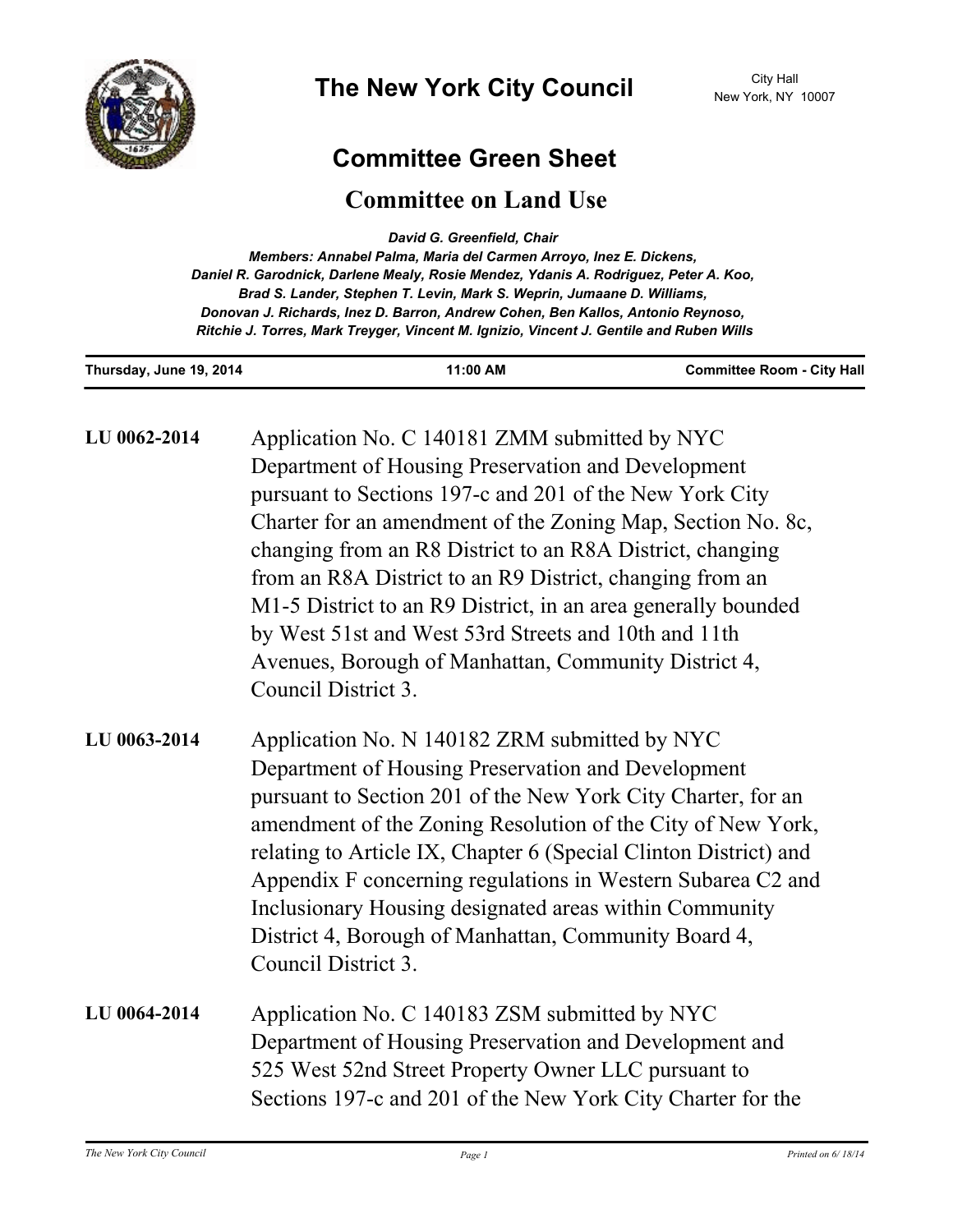grant of special permits pursuant Zoning Resolution Section  $74-743(a)(1)$  and Section  $74-743(a)(2)$ , in connection with a proposed mixed use development on property bounded by West 53rd Street, 10th Avenue, West 52nd Street, and 11th Avenue, within a Large-Scale General Development, within the Special Clinton District, Borough of Manhattan, Community District 4, Council District 3. This application is subject to review and action by the Land Use Committee only if appealed to the Council pursuant to 197-d(b)(2) of the Charter or called up by a vote of the Council pursuant to 197-d(b)(3) of the Charter. Application No. C 140185 HAM submitted by the New York City Department of Housing Preservation and Development (HPD) pursuant to Article 16 of the General Municipal Law for approval of Urban Development Action Area and Project for property located at 543-549 West 52nd Street (Block 1080, Part of Lot 103) and 530-548 West 53rd Street (Block 1081, Part of Lot 1, 560) and pursuant to Section 197-c of the New York City Charter for the approval of disposition of such properties, in the Borough of Manhattan, Community District 4, Council District 3. **LU 0065-2014** Application No. 20145543 HAM by the New York City Housing Department of Housing Preservation and Development for a modification to a previously approved project to grant a real property tax exemption pursuant to **LU 0071-2014**

Section 577 of the Private Housing Finance Law for property located at 51 East 122nd Street (Block 1748, Lot 1), Borough of Manhattan, Community District 11, Council District 9.

Application No. 20145539 HAK, by the Department of Housing Preservation and Development for approval of an Urban Development Action Area and Project and related tax exemption for properties located at 2425, 2427 and 3216 Mermaid Avenue, 2816 West 16th Street and 3566 Canal **LU 0072-2014**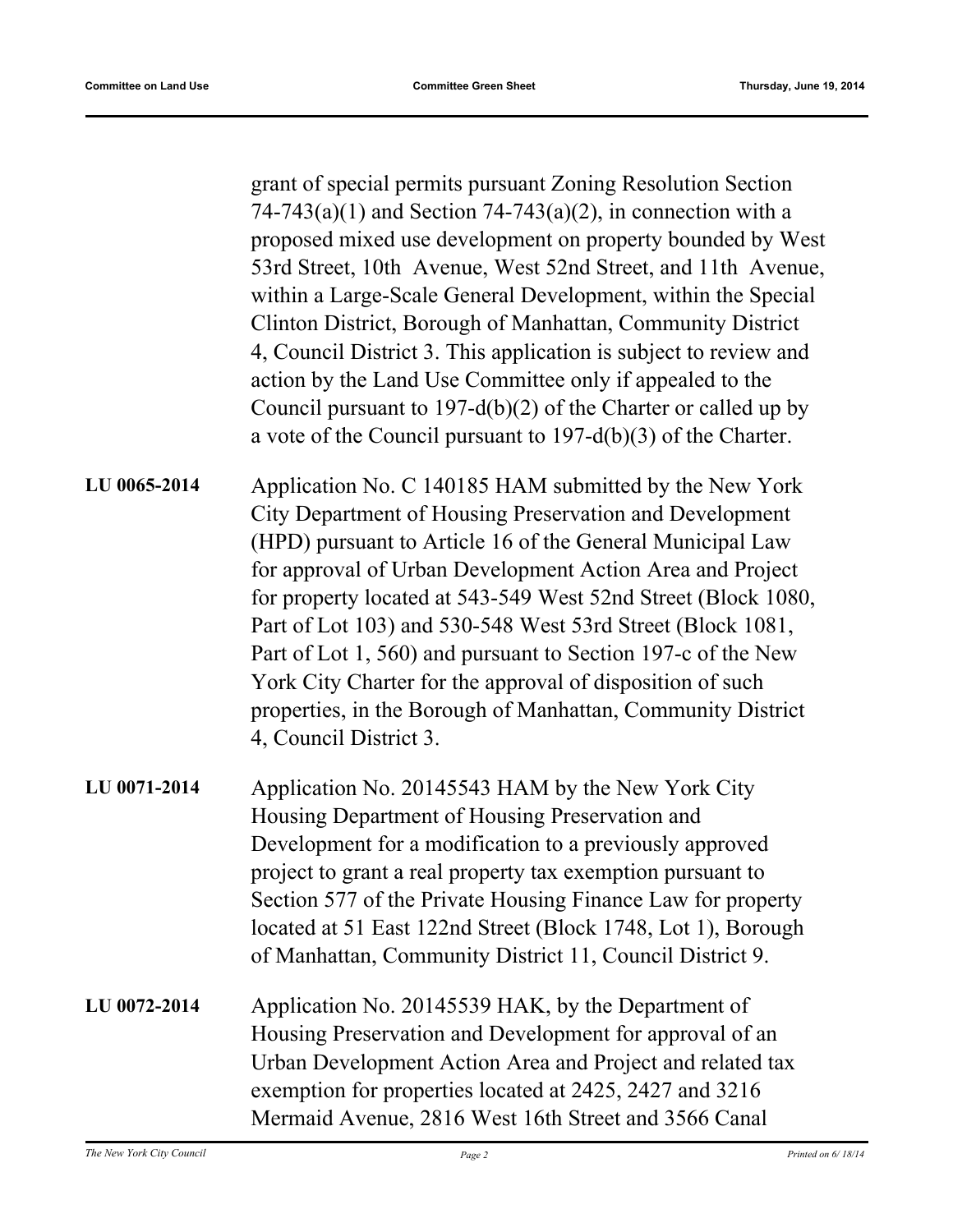Avenue , Borough of Brooklyn, Community District 13, Council District 47. This matter is subject to Council review and action at the request of HPD and pursuant to Article 16 of the New York General Municipal Law.

Application No. C 140233 HAM submitted by the New York City Department of Housing Preservation and Development (HPD) pursuant to Article 16 of the General Municipal Law for approval of Urban Development Action Area and Project for property located at 492 St. Nicholas Avenue (Block 1959, Lot 54) and pursuant to Section 197-c of the New York City Charter for the approval of disposition of such properties, in the Borough of Manhattan, Community District 10, Council District 9. **LU 0075-2014**

Application No. C 140238 PQM submitted by the New York City Department of Housing Preservation and Development (HPD) pursuant to Section 197-c of the New York City Charter, for the acquisition of property located at 492 St. Nicholas Avenue (Block 1959, Lot 54), in the Borough of Manhattan, Community District 10, Council District 9. This application is subject to review and action by the Land Use Committee only if appealed to the Council pursuant to 197-d(b)(2) of the Charter or called up by a vote of the Council pursuant to 197-d(b)(3) of the Charter. **LU 0076-2014**

Application No. 20145598 HAM by the New York City Housing Department of Housing Preservation and Development for a modification to a previously approved project for a grant of a real property tax exemption pursuant to Section 577 of the Private Housing Finance Law for property located at 4, 11, 18 and 22 East 125th Street; 1974 and 1988 Madison Avenue; 22 East 127 Street; 1986 Madison Avenue; 19 East 127 Street; 2071 Fifth Avenue; 49 East 130th Street; and 9 East 131 Street, in the Borough of the Manhattan, **LU 0080-2014**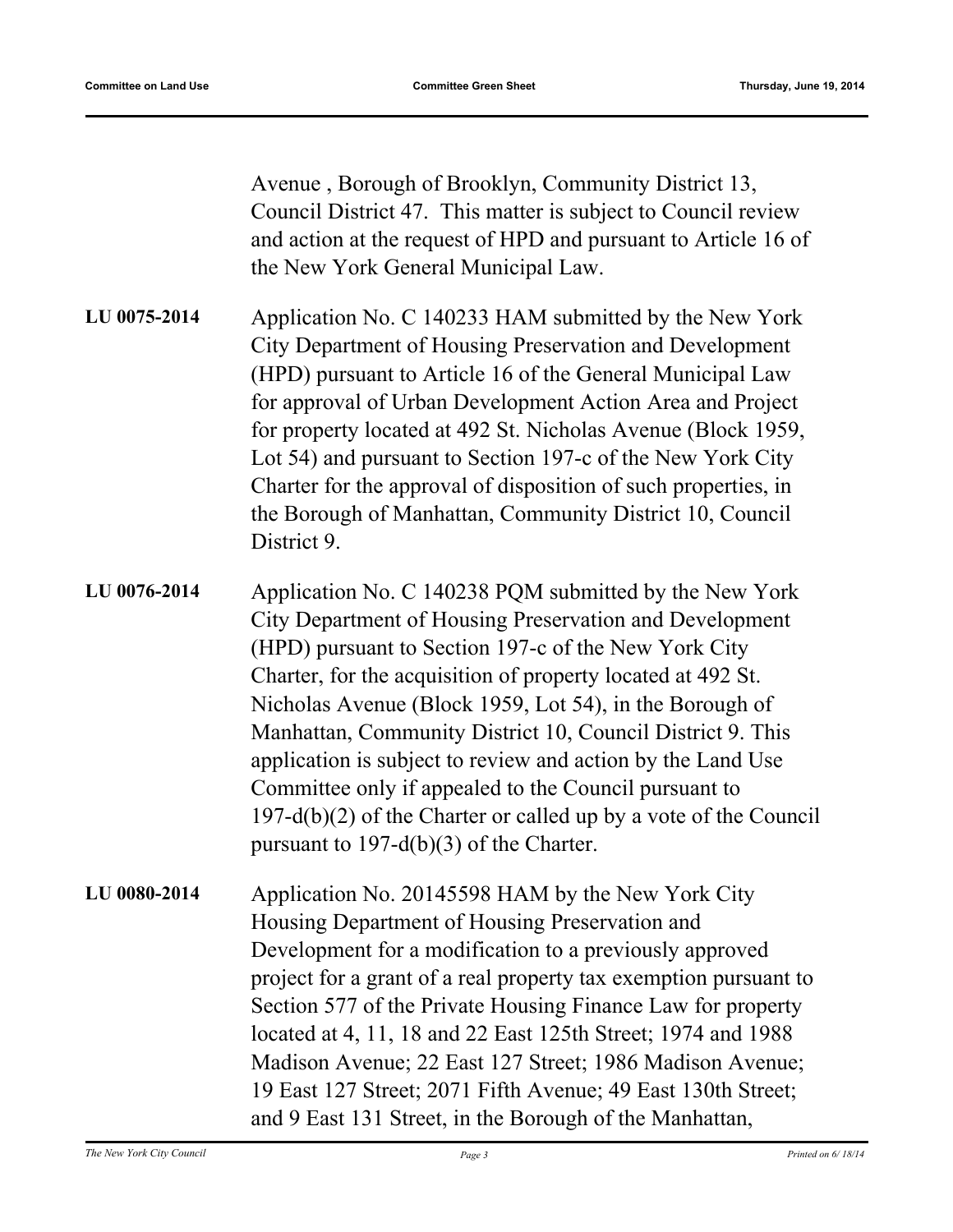Community District 11, Council District 9.

| LU 0083-2014 | Application No. 20145589 HAX by the New York City<br>Housing Department of Housing Preservation and                                                                                                                                                                                                                                                                                                                                           |
|--------------|-----------------------------------------------------------------------------------------------------------------------------------------------------------------------------------------------------------------------------------------------------------------------------------------------------------------------------------------------------------------------------------------------------------------------------------------------|
|              | Development for a grant of a real property tax exemption<br>pursuant to Section 577 of the Private Housing Finance Law<br>for property located at 2005, 2015 and 2027 Monterey<br>Avenue; 1715, 1693, 1665, 1671 and 1687 Vyse Avenue; and<br>547 and 551 East 178th Street, in the Borough of the Bronx,<br>Community Districts 3 and 6, Council Districts 15 and 17.                                                                        |
| LU 0086-2014 | Application no. 100202 ZMK submitted by 529 Empire Realty<br>Corporation pursuant to Sections 197-c and 201 of the New<br>York City Charter for the amendment of the Zoning Map,<br>Section No. 17b, to rezone an R5/C1-3 district to an<br>R7A/C2-4 district and to remove a small portion of C1-3<br>commercial overlay, Borough of Brooklyn, Community Board<br>9, Council District 35.                                                    |
| LU 0087-2014 | Application no. 130208 ZMM submitted by PWV Owner, LLC<br>pursuant to Sections 197-c and 201 of the New York City<br>Charter for an amendment of the Zoning Map, Section No. 5d,<br>to rezone an existing R7-2 zoning district to R8A and R8B<br>zoning districts on the block bounded by West 106th Street,<br>West 105th Street, Amsterdam and Columbus avenues in the<br>Borough of Manhattan, Community Board 7, Community<br>District 7. |
| LU 0088-2014 | Application no. 140070 ZMM submitted by the 117th Street<br>Equities, LLC pursuant to Sections 197-c and 201 of the New<br>York City Charter for an amendment of the Zoning Map,<br>Section Nos. 6a and 6b, changing from an R7A District to an                                                                                                                                                                                               |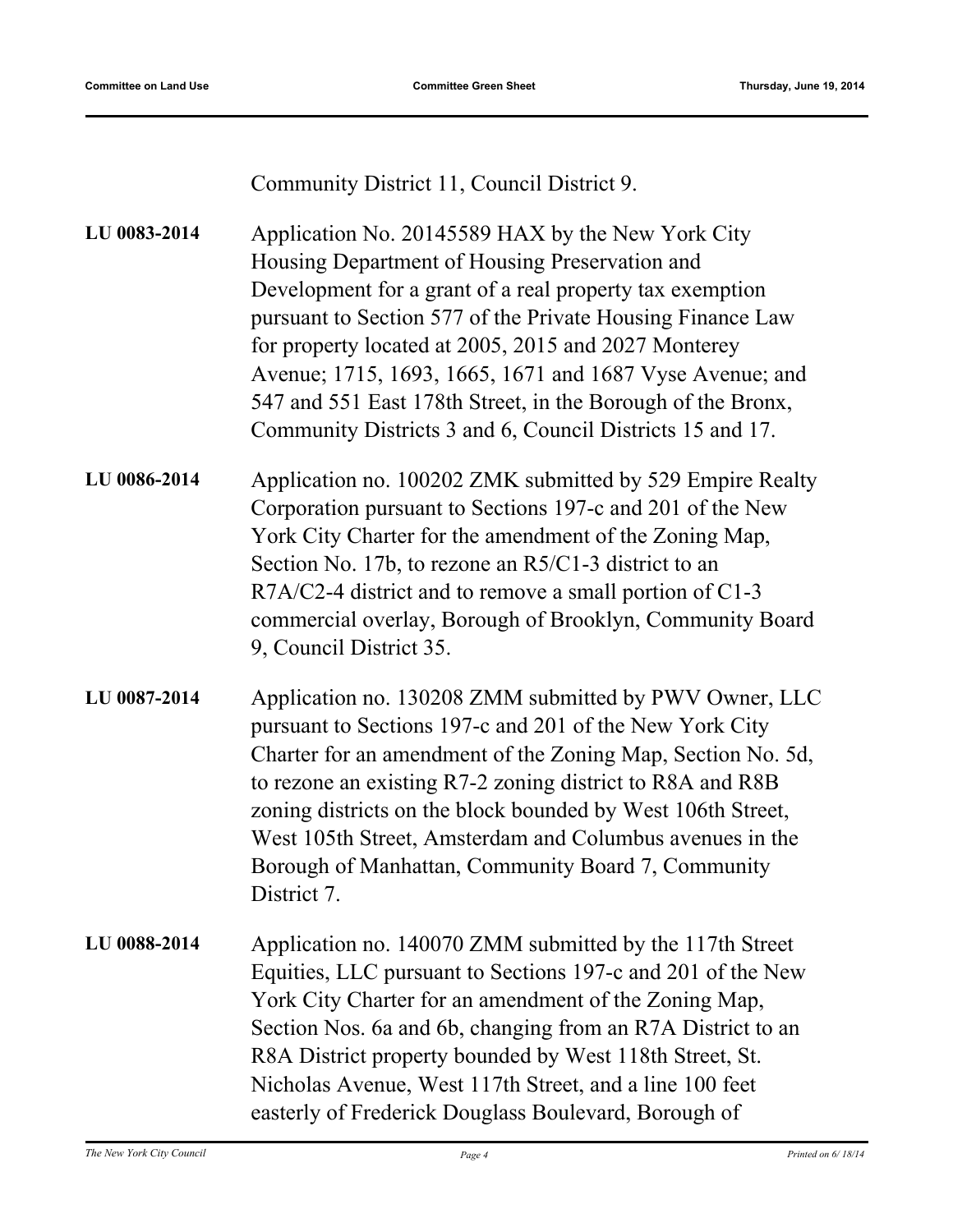Manhattan, Community Board 10, Council District 9.

| LU 0090-2014 | Application no. 20145652 HAM by the New York City<br>Housing Department of Housing Preservation and<br>Development for (i) approval of the termination of an existing<br>real property tax exemption pursuant to Section 125 of the<br>Private Housing Finance Law for property located at 62-68<br>East 130th Street (Block 1754, Lots 42, 43, 141 and 142),<br>1895 Park Avenue (Block 1777, Lot 69) and 123 East 129th<br>Street (Block 1778, Lot 6), in the Borough of Manhattan,<br>Community Board 11, Council District 9; and (ii) consent to<br>the voluntary dissolution of the current owner of such<br>properties pursuant to Section 123(4) of the PHFL. |
|--------------|----------------------------------------------------------------------------------------------------------------------------------------------------------------------------------------------------------------------------------------------------------------------------------------------------------------------------------------------------------------------------------------------------------------------------------------------------------------------------------------------------------------------------------------------------------------------------------------------------------------------------------------------------------------------|
| LU 0091-2014 | Application no. 20145653 HAM submitted by the New York<br>City Housing Department of Housing Preservation and<br>Development for a grant of a real property tax exemption<br>pursuant to Section 577 of the Private Housing Finance Law<br>for property located at 123 East 129th Street (Block 1778, Lot<br>6), in the Borough of Manhattan, Community Board 11,<br>Council District 9.                                                                                                                                                                                                                                                                             |
| LU 0092-2014 | Application no. 20145654 HAM submitted by the New York<br>City Housing Department of Housing Preservation and<br>Development for a grant of a real property tax exemption<br>pursuant to Section 577 of the Private Housing Finance Law<br>for property located at 62-68 East 130th Street (Block 1754,<br>Lots 42, 43, 141 and 142); and 1895 Park Avenue (Block<br>1777, Lot 69), in the Borough of Manhattan, Community<br>Board 11, Council District 9.                                                                                                                                                                                                          |
| LU 0093-2014 | Application No. C 140278 HAK submitted by the New York<br>City Department of Housing Preservation and Development<br>(HPD) for approval of Urban Development Action Area and<br>Project for property located at 768-770 Decatur Street a.k.a.                                                                                                                                                                                                                                                                                                                                                                                                                        |